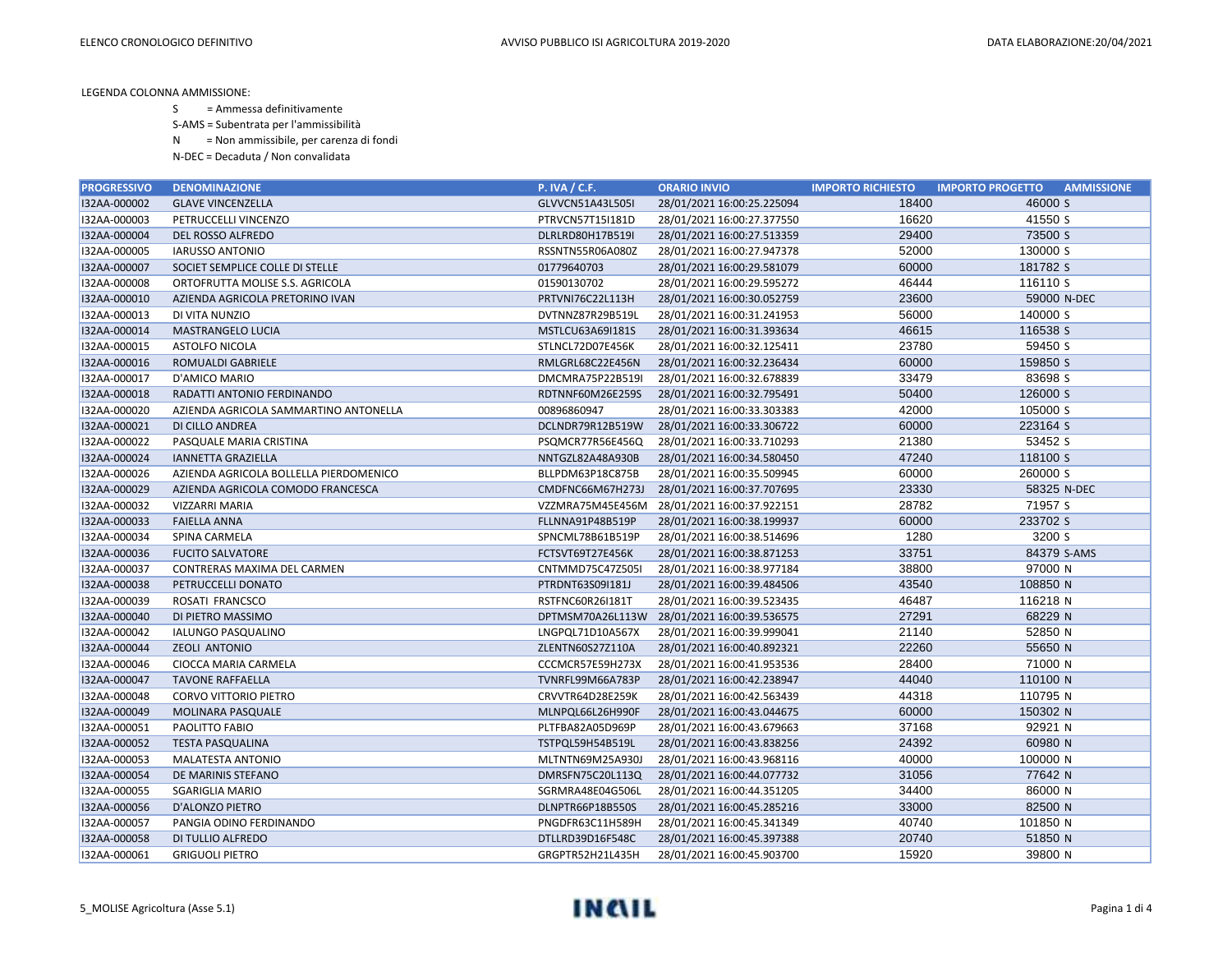S = Ammessa definitivamente

S-AMS = Subentrata per l'ammissibilità

N = Non ammissibile, per carenza di fondi

| <b>PROGRESSIVO</b> | <b>DENOMINAZIONE</b>                                         | <b>P. IVA / C.F.</b> | <b>ORARIO INVIO</b>        | <b>IMPORTO RICHIESTO</b> | <b>IMPORTO PROGETTO</b><br><b>AMMISSIONE</b> |
|--------------------|--------------------------------------------------------------|----------------------|----------------------------|--------------------------|----------------------------------------------|
| I32AA-000062       | <b>COLONNA MARINA</b>                                        | CLNMRN49C53H501U     | 28/01/2021 16:00:45.940908 | 60000                    | 192062 N                                     |
| I32AA-000063       | <b>MATTIACCI MAURIZIO</b>                                    | MTTMRZ84E05B519V     | 28/01/2021 16:00:46.180320 | 4014                     | 10036 N                                      |
| I32AA-000064       | DEL ZINGARO ANTONIO                                          | DLZNTN80B10B519I     | 28/01/2021 16:00:46.472958 | 20498                    | 51245 N                                      |
| I32AA-000065       | SOC. AGR. FATTORIA ROSA S.R.L.                               | 01658150709          | 28/01/2021 16:00:46.591173 | 27310                    | 68276 N                                      |
| I32AA-000066       | <b>COLLE ALTO SRL</b>                                        | 00089480941          | 28/01/2021 16:00:47.241564 | 20237                    | 50593 N                                      |
| I32AA-000067       | AZ. AGR. INTREVADO FERNANDO                                  | NTRFNN60D18L505I     | 28/01/2021 16:00:47.379420 | 54955                    | 137388 N                                     |
| I32AA-000068       | DI MAJO ALESSIO                                              | DMJLSS62A04F839A     | 28/01/2021 16:00:48.228789 | 28800                    | 72000 N                                      |
| I32AA-000069       | <b>GLAVE ANTONIO</b>                                         | GLVNTN75M21L113H     | 28/01/2021 16:00:48.430887 | 44251                    | 110628 N                                     |
| I32AA-000071       | DEL ZINGARO ANTONIO                                          | DLZNTN75D03B519X     | 28/01/2021 16:00:48.481432 | 58915                    | 147288 N                                     |
| I32AA-000072       | DE CAPOA LEONARDO                                            | DCPLRD44C06B544Q     | 28/01/2021 16:00:49.011490 | 20028                    | 50070 N                                      |
| I32AA-000073       | <b>FAIELLA BIAGIO</b>                                        | FLLBGI76E01B519Q     | 28/01/2021 16:00:49.319808 | 60000                    | 150000 N                                     |
| I32AA-000074       | FATTORIE RIUNITE MOLISANE MADRE TERRA SOC. COOP. AGRICOLA    | 00968880948          | 28/01/2021 16:00:49.383968 | 60000                    | 190127 N                                     |
| I32AA-000075       | MAZZOCCHETTI COSTANTINO                                      | MZZCTN78L07L113E     | 28/01/2021 16:00:49.517590 | 17078                    | 42695 N                                      |
| I32AA-000079       | PRIMIANI GIULIO                                              | PRMGLI63L29L505I     | 28/01/2021 16:00:50.966655 | 28197                    | 70493 N                                      |
| I32AA-000080       | <b>DI NIRO PINA</b>                                          | DNRPNI74C58B519B     | 28/01/2021 16:00:51.264351 | 60000                    | 199591 N                                     |
| I32AA-000081       | FERRARA DOMENICO                                             | FRRDNC58S28B858F     | 28/01/2021 16:00:51.474188 | 22422                    | 56056 N                                      |
| I32AA-000083       | DONATONE ALESSANDRO                                          | DNTLSN80H11B519N     | 28/01/2021 16:00:53.258215 | 43607                    | 109018 <sub>N</sub>                          |
| I32AA-000084       | <b>MARCHITTO GIUSEPPE</b>                                    | MRCGPP88T28E456D     | 28/01/2021 16:00:53.782384 | 44144                    | 110361 N                                     |
| I32AA-000085       | SOCIETA' AGRICOLA DI PALMA DI PASQUALE, ANTONIO, LUCIAN.ECAR | 01771330709          | 28/01/2021 16:00:53.830990 | 29778                    | 74446 N                                      |
| I32AA-000086       | <b>IANNANTUONO CLAUDIO</b>                                   | NNNCLD72A13B519W     | 28/01/2021 16:00:54.396001 | 34000                    | 85000 N                                      |
| I32AA-000087       | AZIENDA AGRICOLA COLANERI LUCIANO                            | CLNLCN77D21E335V     | 28/01/2021 16:00:54.437304 | 49840                    | 124600 N                                     |
| I32AA-000088       | PASSARELLI MARIA ANTONIETTA                                  | PSSMNT67H46B519W     | 28/01/2021 16:00:54.575270 | 47200                    | 118000 N                                     |
| I32AA-000090       | <b>FRANCO GIOVANNI</b>                                       | FRNGNN61D26C875O     | 28/01/2021 16:00:54.838448 | 30400                    | 76000 N                                      |
| I32AA-000091       | VISCONTI PAOLA                                               | VSCPLA76M69H273Q     | 28/01/2021 16:00:54.887190 | 17940                    | 44850 N                                      |
| I32AA-000092       | <b>CAMPANELLI SALVATORE</b>                                  | CMPSVT75B19C875W     | 28/01/2021 16:00:55.927396 | 22940                    | 57350 N                                      |
| I32AA-000093       | <b>MASCIOTRA FIORINA</b>                                     | MSCFRN64D64A080O     | 28/01/2021 16:00:55.991926 | 46740                    | 116850 N                                     |
| I32AA-000095       | PALLOTTA ONORINA                                             | PLLNRN66H57A080S     | 28/01/2021 16:00:56.455489 | 19940                    | 49850 N                                      |
| I32AA-000096       | TITOLARE DI IMPRESA INDIVIDUALE                              | SPNNLN58D50A930G     | 28/01/2021 16:00:56.509254 | 21690                    | 54226 N                                      |
| I32AA-000097       | <b>D'AMICO FEDERICO</b>                                      | DMCFRC62P20B519U     | 28/01/2021 16:00:56.803797 | 21502                    | 53755 N                                      |
| I32AA-000099       | COLARUSSO FRANCESCO                                          | CLRFNC86M06E335G     | 28/01/2021 16:00:58.206518 | 36800                    | 92000 N                                      |
| I32AA-000100       | <b>CORBO SILVANA</b>                                         | CRBSVN76C45E456L     | 28/01/2021 16:00:58.600171 | 30736                    | 76840 N                                      |
| I32AA-000103       | RAIMONDO LEA                                                 | RMNLEA58B54H990D     | 28/01/2021 16:00:59.504951 | 25800                    | 64500 N                                      |
| I32AA-000104       | DRAGANI LOREDANA                                             | DRGLDN62D62F576P     | 28/01/2021 16:00:59.546614 | 32961                    | 82404 N                                      |
| I32AA-000105       | <b>TESTA GIUSEPPE</b>                                        | TSTGPP68C03L113U     | 28/01/2021 16:00:59.807696 | 26816                    | 67041 N                                      |
| I32AA-000106       | PAOLITTO ANTONIO                                             | PLTNTN67L11E456Y     | 28/01/2021 16:01:00.623021 | 13720                    | 34300 N                                      |
| I32AA-000107       | <b>VOLPONE ANTONELLA</b>                                     | VLPNNL72R44Z112J     | 28/01/2021 16:01:00.746736 | 17925                    | 44813N                                       |
| I32AA-000109       | LARICCIA RAFFAELE                                            | LRCRFL70B22I320F     | 28/01/2021 16:01:01.077704 | 26814                    | 67037 N                                      |
| I32AA-000110       | RICCIUTO C. SOCIETA' SEMPLICE                                | 01450960701          | 28/01/2021 16:01:01.505914 | 52771                    | 131928 N                                     |
| I32AA-000112       | DI NEZZA ALESSIO                                             | DNZLSS92L20E335L     | 28/01/2021 16:01:01.785494 | 17500                    | 43750 N                                      |
| I32AA-000115       | PERELLI GILBERTO                                             | PRLGBR73C12L113T     | 28/01/2021 16:01:02.289681 | 22600                    | 56500 N                                      |
| I32AA-000116       | DI MELLA FILIPPO                                             | DMLFPP76H25A930W     | 28/01/2021 16:01:03.002254 | 14292                    | 35730 N                                      |
| I32AA-000117       | PREZIOSO FABIO                                               | PRZFBA84E16A485W     | 28/01/2021 16:01:03.407922 | 47593                    | 118983 N                                     |

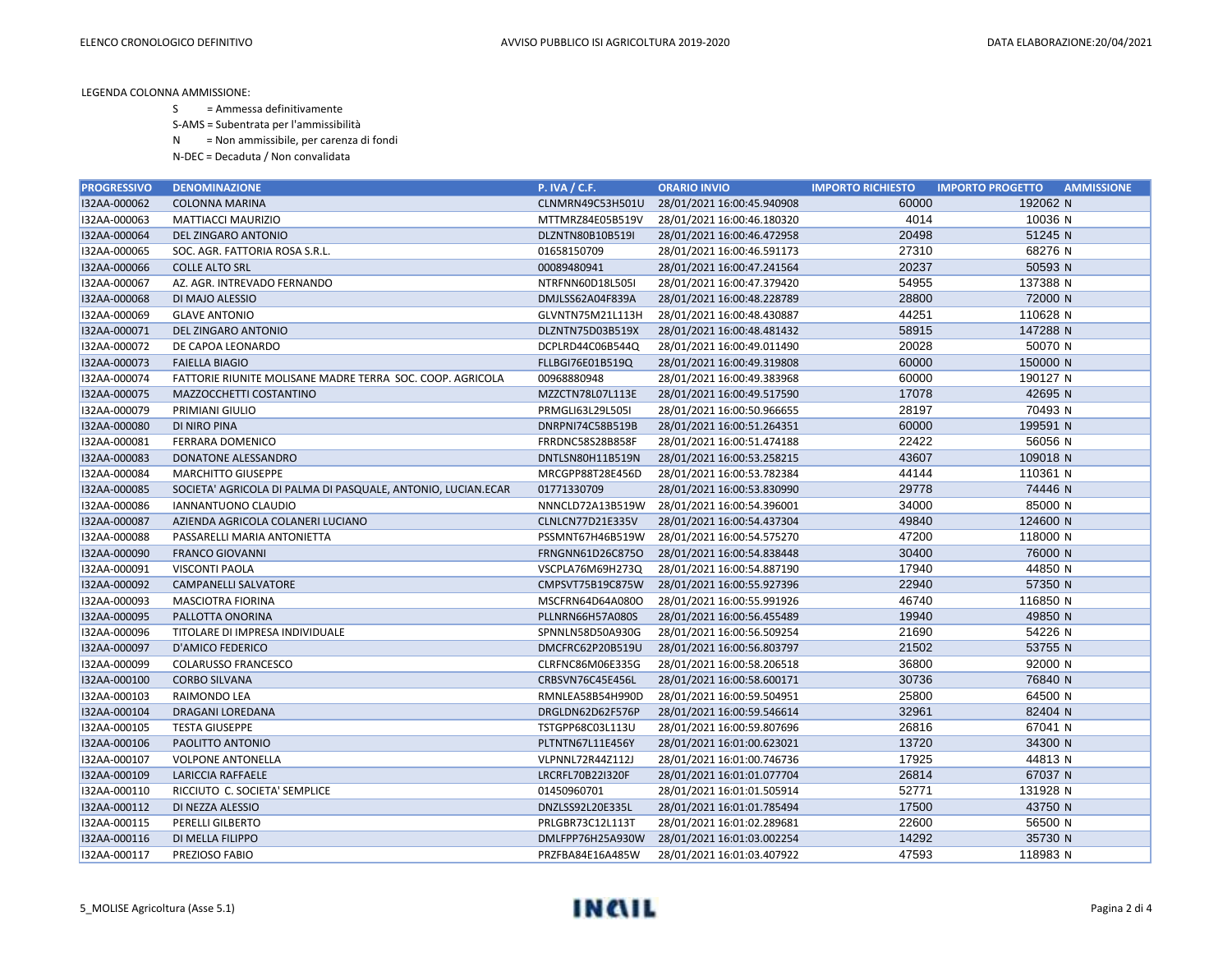S = Ammessa definitivamente

S-AMS = Subentrata per l'ammissibilità

N = Non ammissibile, per carenza di fondi

| <b>PROGRESSIVO</b> | <b>DENOMINAZIONE</b>                     | <b>P. IVA / C.F.</b> | <b>ORARIO INVIO</b>                         | <b>IMPORTO RICHIESTO</b> | <b>IMPORTO PROGETTO</b><br><b>AMMISSIONE</b> |
|--------------------|------------------------------------------|----------------------|---------------------------------------------|--------------------------|----------------------------------------------|
| I32AA-000118       | D'ONOFRIO VINCENZO                       | DNFVCN64S18C875I     | 28/01/2021 16:01:03.650672                  | 59191                    | 147979 N                                     |
| I32AA-000119       | DI IENNO IURGHEN                         |                      | DNNRHN71M06E531C 28/01/2021 16:01:06.245457 | 19148                    | 47870 N                                      |
| I32AA-000120       | <b>ALFONSO RITA</b>                      | LFNRTI71S62E456M     | 28/01/2021 16:01:06.897540                  | 60000                    | 196896 N                                     |
| I32AA-000121       | APOLLONIO GABRIELE                       | PLLGRL73C02C096W     | 28/01/2021 16:01:07.005383                  | 21799                    | 54498 N                                      |
| I32AA-000122       | <b>IACURTI LUCIA</b>                     | CRTLCU67C41Z114I     | 28/01/2021 16:01:07.025980                  | 32203                    | 80508 N                                      |
| I32AA-000123       | OLEIFICIO COOP.DI VENAFRO SCARL          | 00046220943          | 28/01/2021 16:01:09.145614                  | 60000                    | 191600 N                                     |
| I32AA-000124       | VALE SOCIETA' AGRICOLA A R.L.            | 00937370948          | 28/01/2021 16:01:09.764823                  | 54000                    | 135000 N                                     |
| I32AA-000125       | DI BIASE VINCENZO                        | DBSVCN74P20A971K     | 28/01/2021 16:01:10.389002                  | 24052                    | 60131 N                                      |
| I32AA-000126       | <b>MOTTILLO GIUSEPPE</b>                 | MTTGPP79M24B519K     | 28/01/2021 16:01:10.724899                  | 5080                     | 12700 N                                      |
| I32AA-000127       | <b>IMPRENDITORE AGRICOLO</b>             | FRTNTN64C05E456Y     | 28/01/2021 16:01:10.750554                  | 30800                    | 77000 N                                      |
| I32AA-000128       | SARDELLA DANIELE                         | SRDDNL85B21B519C     | 28/01/2021 16:01:10.815578                  | 43544                    | 108861 N                                     |
| I32AA-000129       | <b>MANES GIORGIO</b>                     | MNSGRG69H30F475M     | 28/01/2021 16:01:13.486144                  | 60000                    | 152900 N                                     |
| I32AA-000130       | DI GUIDA ANTONIO                         | DGDNTN56S05F839W     | 28/01/2021 16:01:14.632830                  | 37540                    | 93850 N                                      |
| I32AA-000131       | PALANGIO LAURA                           | PLNLRA65M42D811T     | 28/01/2021 16:01:15.274989                  | 60000                    | 166944 N                                     |
| I32AA-000133       | AZIENDA AGRICOLA SABATINO ANTONIO        | SBTNTN69R16C486T     | 28/01/2021 16:01:16.378434                  | 9606                     | 24016 N                                      |
| I32AA-000134       | LIOIA MICHELE                            | LIOMHL84S24D548S     | 28/01/2021 16:01:16.457092                  | 22475                    | 56189 N                                      |
| I32AA-000135       | <b>BERARDI MICHELINA</b>                 | BRRMHL64E48L113F     | 28/01/2021 16:01:17.223909                  | 12540                    | 31350 N                                      |
| I32AA-000136       | DI STASIO ANNAMARIA                      | DSTNMR64L68L215J     | 28/01/2021 16:01:17.279485                  | 12700                    | 31750 N                                      |
| I32AA-000138       | <b>GRANITTO GIUSEPPE</b>                 | GRNGPP64B20L505F     | 28/01/2021 16:01:17.896256                  | 38348                    | 95872 N                                      |
| I32AA-000142       | <b>GRANITTO LUIGI</b>                    | GRNLGU66E13L505R     | 28/01/2021 16:01:19.967537                  | 48000                    | 120000 N                                     |
| I32AA-000143       | PASSERO SANDRO                           | PSSSDR73C06B519V     | 28/01/2021 16:01:20.145720                  | 54000                    | 135000 N                                     |
| I32AA-000145       | DI MARIA PAOLO                           | 01762880704          | 28/01/2021 16:01:20.382401                  | 20400                    | 51000 N                                      |
| I32AA-000146       | PANICHELLI MARIO                         |                      | PNCMRA71M14E372G 28/01/2021 16:01:21.974593 | 16691                    | 41729 N                                      |
| I32AA-000147       | <b>FELICE MICHELINA</b>                  | FLCMHL65T64F055M     | 28/01/2021 16:01:23.025214                  | 33105                    | 82764 N                                      |
| I32AA-000148       | <b>BRIENZA VINCENZO</b>                  | BRNVCN60L04D737O     | 28/01/2021 16:01:23.745774                  | 3760                     | 9400 N                                       |
| I32AA-000151       | DONATELLI GIOVANNA                       | DNTGNN65H64E599Q     | 28/01/2021 16:01:24.452129                  | 12540                    | 31350 N                                      |
| I32AA-000153       | DI ROCCO VINCENZA                        | DRCVCN67D57E052E     | 28/01/2021 16:01:25.087035                  | 40810                    | 102025 N                                     |
| I32AA-000155       | STELLA FILOMENA                          | STLFMN60S70I320U     | 28/01/2021 16:01:25.675749                  | 18000                    | 45000 N                                      |
| I32AA-000156       | <b>ZARA FLAVIO</b>                       | ZRAFLV56H15L069E     | 28/01/2021 16:01:28.182393                  | 28081                    | 70204 N                                      |
| I32AA-000157       | SOCIETA' AGRICOLA PASTA BIANCA           | 00921850947          | 28/01/2021 16:01:28.322375                  | 41440                    | 103600 N                                     |
| I32AA-000158       | AZIENDA AGRICOLA L'ARCO ANTICO SRL       | 00875940942          | 28/01/2021 16:01:28.346376                  | 10000                    | 25000 N                                      |
| I32AA-000160       | CAPUSSI LUCANTONIO                       | CPPLNT92D09E335V     | 28/01/2021 16:01:29.029324                  | 40000                    | 100000 N                                     |
| I32AA-000163       | SOCIETA' COLLE DEGLI ULIVI S.R.L.        | 01813000708          | 28/01/2021 16:01:32.648267                  | 21533                    | 53834 N                                      |
| I32AA-000164       | AZIENDA AGRICOLA VITALE LUIGI            | VTLLGU70P30L113S     | 28/01/2021 16:01:32.871628                  | 24000                    | 60000 N                                      |
| I32AA-000167       | AGRICOLA GLAVE SOCIETA' AGRICOLA SEMPLIC | 01554480705          | 28/01/2021 16:01:34.861628                  | 60000                    | 151804 N                                     |
| I32AA-000169       | FATTORIA FONTE PAOLO SRLS                | 00929120947          | 28/01/2021 16:01:37.568508                  | 48740                    | 121850 N                                     |
| I32AA-000171       | <b>CIOCCA FERNANDO</b>                   | CCCFNN62H12H273M     | 28/01/2021 16:01:39.793566                  | 29320                    | 73300 N                                      |
| I32AA-000172       | AMOROSA SALVATORE                        | MRSSVT83C24B519M     | 28/01/2021 16:01:42.342664                  | 8000                     | 20000 N                                      |
| I32AA-000173       | DEL GROSSO MARIA NICOLA                  | DLGMNC56L45G609T     | 28/01/2021 16:01:42.504620                  | 27460                    | 68650 N                                      |
| I32AA-000174       | D'ALESSANDRO ANTONELLA                   | DLSNNL80A57B519W     | 28/01/2021 16:01:45.168558                  | 17940                    | 44850 N                                      |
| I32AA-000175       | <b>SCARPONE CARLO</b>                    | SCRCRL81T18L113M     | 28/01/2021 16:01:46.438584                  | 23140                    | 57850 N                                      |
| I32AA-000176       | AGROSERVIZI 2000 SRLS                    | 01794120707          | 28/01/2021 16:01:49.729185                  | 58305                    | 145764 N                                     |